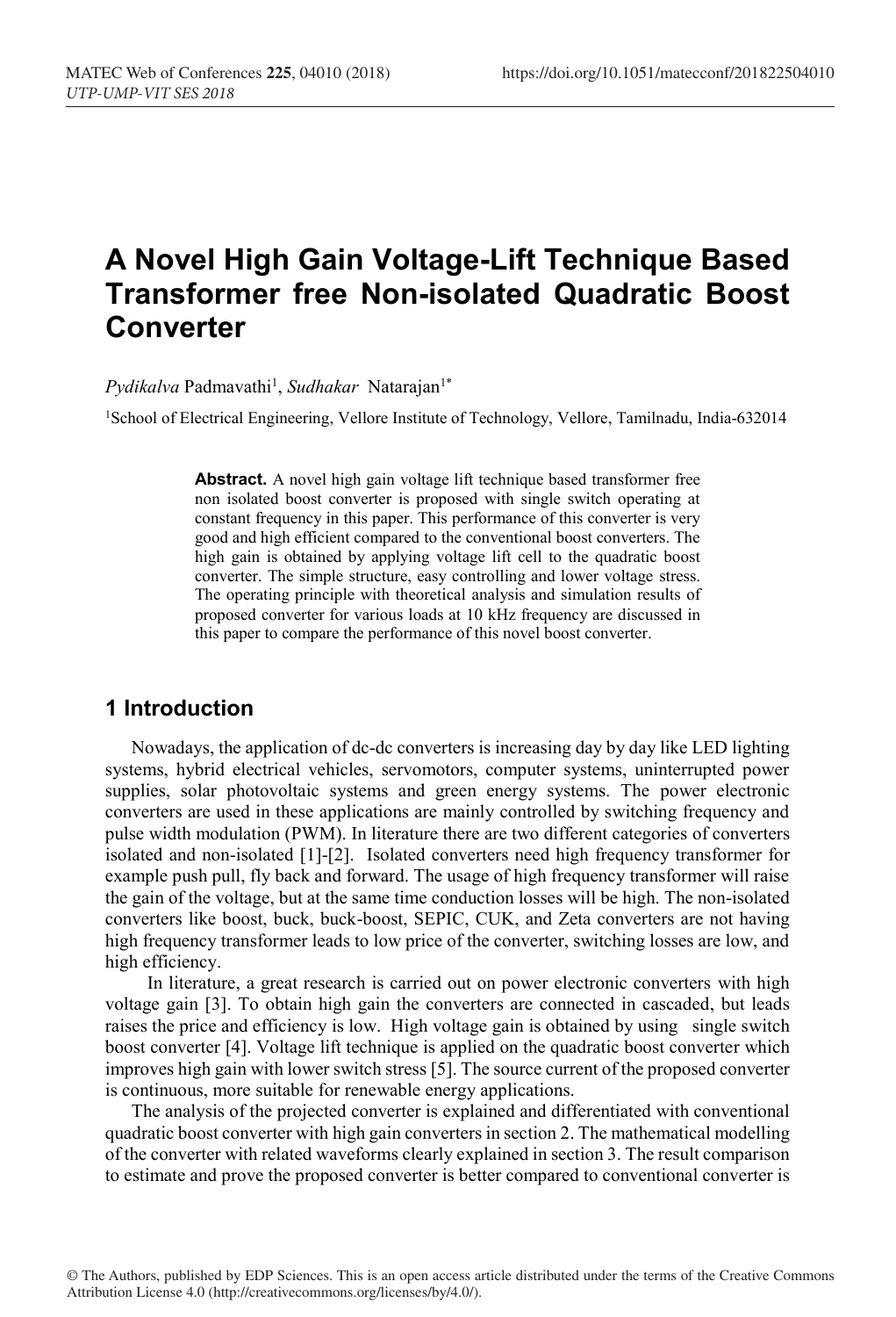(3)

presented in section 4. Finally, the conclusion of the projected converter is added in section 5.

## **2 Conventional quadratic high gain boost converter**

Conventional quadratic high voltage gain boost converter is as shown in fig. 1(a). The voltage-lift cell is used in the converter to achieve the gain is higher, there are total two modes of operations that when switch S is 'ON' and 'OFF' positions. When switch S is turned on the capacitor  $C_1$  and inductor  $L_1$  are connected in parallel, inductor starts charging by the input voltage source with DT. When switch S is turned off position the capacitor  $C_1$  and inductor  $L_1$  both are connected in series and voltage source as input  $V_i$ , where stored energy in the inductor and capacitor has been delivered to the load with  $(V_0-2V_{in})$  (1-D)T.

The related equations to solve the gain of the converter as follows. The ripple current of the inductor iL1 is represented by equation (1)

$$
\Delta i_{L1} = \frac{V_{in}D}{L_1 f} = \frac{V_o - 2V_{in}}{L_1 f} (1 - D)
$$
\n(1)

From equation (1)  $V_0$  can be described as follows

$$
V_o = \frac{2 - D}{1 - D} V_{in}
$$
 (2)

The gain of the converter is  $M =$ *D D*  $M = \frac{V}{V}$  $=\frac{V_o}{V_{in}}=\frac{2-}{1-}$ 



**Fig. 1.** Conventional quadratic boost converter

#### **2.1 Modified voltage lift technique quadratic high voltage gain boost converter**

A modified voltage lift technique based quadratic high voltage gain boost converter as shown in fig. 2(a). A novel converter proposed with different modes of operation. The proposed converter consists of single switch, two diodes, three capacitors, and two inductors. To make the analysis of the converter is easier there are few assumptions are as follows.

- 1. The converter is analysed that when it is in steady state.
- 2. The capacitors of the proposed converters are large enough, hence capacitor's voltage assumed to be constant.
- 3. The converter output voltage is to be constant.
- 4. The switches and diodes of the proposed converter treated as ideal.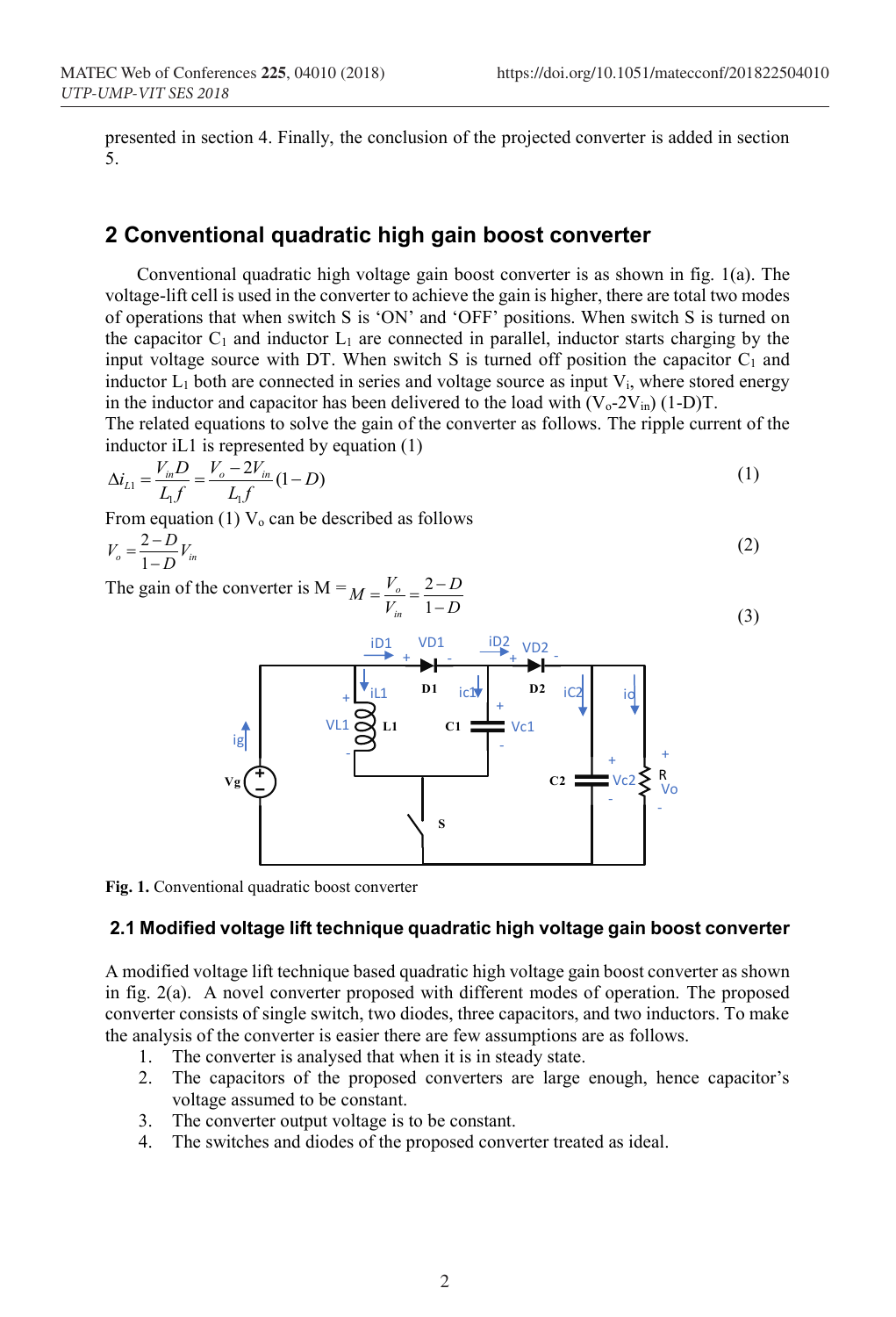

**Fig.** 2(a). Modified voltage lift-cell quadratic high gain boost converter; (b) at CCM when S-on (c&d) at CCM when S-off (e) at DCM

#### **2.2 Modes of operations of proposed converter**

*Mode I:* When switch S is turned ON the diode  $D_1$  and  $D_2$  are reverse biased, voltage source vg is directly connected to the inductor  $L_1$  and the current increases linearly from minimum to maximum hence, the stored energy is also increased. During this interval of time the source voltage Vg is connected to the inductor  $L_2$  and in series with the capacitors  $C_1$  and  $C_2$ . The current in the inductor  $L_2$  also rises linearly to the maximum, Hence the stored energy is also raises and the capacitor  $C_1$  voltage  $V_{C1}$  is decreased from its higher value and capacitor  $C_2$  voltage  $V_{C_2}$  is increased from its lower value. The equivalent circuit of mode I is as shown in fig  $2(b)$ .

*Mode II:* When switch S is turned OFF the diode  $D_1$  is reverse biased and  $D_2$  goes in forward bias condition, the inductor  $L_1$ , capacitors  $C_2$ ,  $C_3$  are connected to the load; hence stored energy is starts slowly decreased. The inductor  $L_2$  and capacitors  $C_1$ ,  $C_3$  are connected in series hence, the stored energy and inductor current is starts decreasing slowly. The voltage across capacitor  $C_3$  is increased and  $C_1$  and  $C_2$  are decreased. The equivalent circuit is of mode II is as shown in fig 2(c).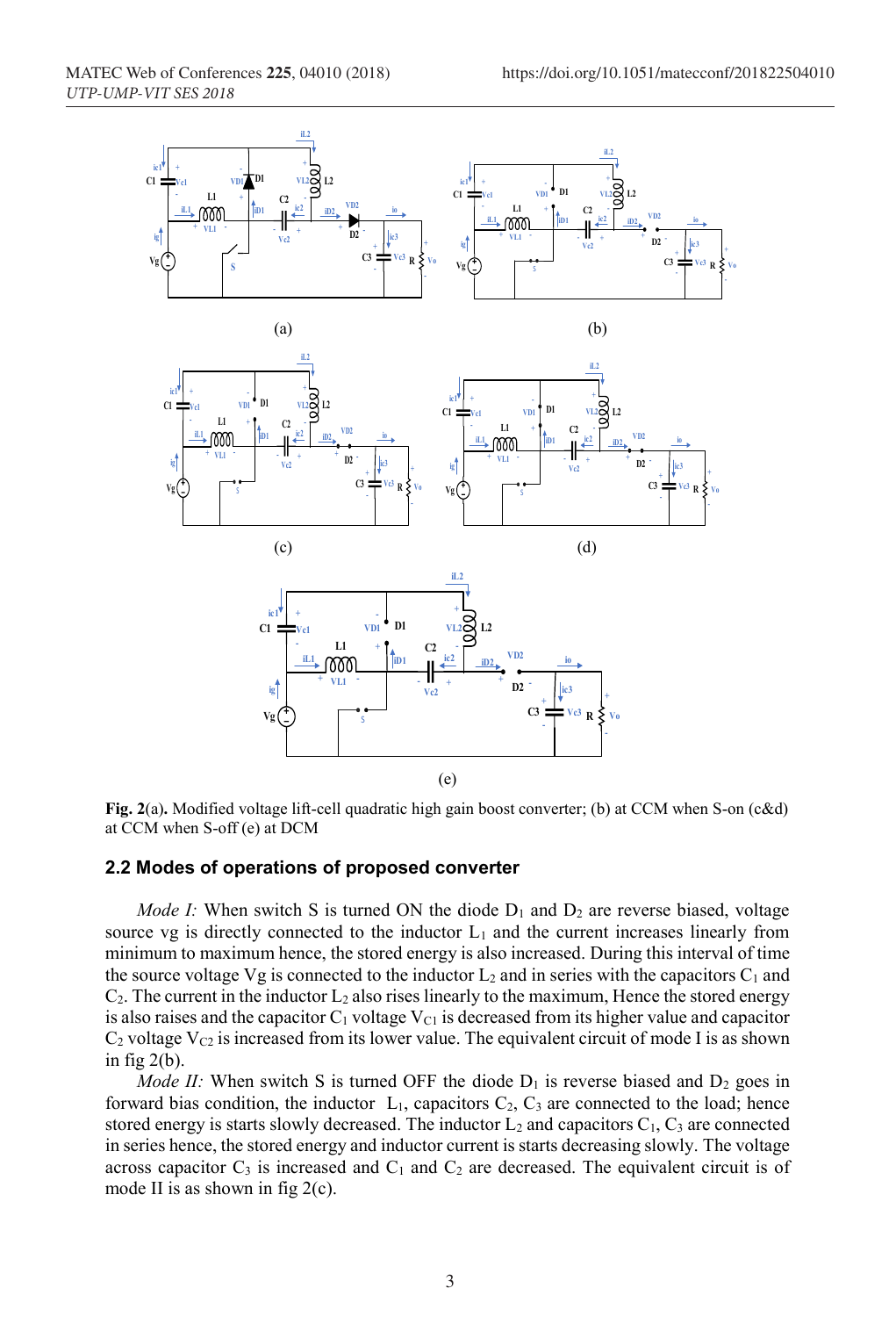*Mode III:* When switch S is turned OFF the diodes  $D_1$  and  $D_2$  are forward biased condition, the current of the capacitor  $C_2$  and inductor  $L_2$  charges the capacitor  $C_3$  and load current. Hence, voltage across the capacitor  $C_2$  and  $L_1$  are decreased to the lower value and stored energy of capacitor  $C_3$  is raises to its maximum value. The capacitor  $C_1$  and inductor  $L_1$  are connected in parallel; current through the inductor  $L_1$  and stored energy are decreased to lower value. The inductors  $L_1$ ,  $L_2$ , and capacitors  $C_1$ ,  $C_2$  provides parallel path to the load and current through the inductors is decreased. The equivalent circuit of mode III is as shown in fig  $2(d)$ .

*Mode IV:* when the circuit discontinuous mode of operation when the switch turned off and the diodes  $D_1$  and  $D_2$  are reverse biased, the inductor current  $L_1$  and  $L_2$  are goes to zero and stored energy are goes to lower value. The stored energy and voltage across the capacitor  $C_1$  and  $C_2$  remain constant. Hence, the stored energy and voltage are decreases to its lower value. The equivalent circuit for mode IV is as shown in fig.2 (e). The waveforms of proposed converter are clearly shown in fig.3.

## **3 Mathematical analysis of the proposed converter**

By applying KVL for fig 2(b) the voltage across inductor  $L_1 \& L_2$  is represented as

$$
V_{L1} = V_g = L_1 \frac{di_{L1}}{dt}
$$
 (4)

$$
V_{L2} = V_g + V_{C1} - V_{C2}
$$
\n<sup>(5)</sup>

By applying KVL for fig 2(c) & 2(d) the voltage across the inductor  $L_1$  &  $L_2$  are as follows

$$
V_{L1} = V_g + V_{C2} - V_{C3} = -V_{C1}
$$
\n<sup>(6)</sup>

$$
V_{L2} = V_g + V_{C1} - V_{C3} \tag{7}
$$

By substituting equation (4) and (6) into voltage balancing rule for inductor  $L_1$ 

$$
V_g T_{on} - V_{Cl} T_{off} = 0
$$
\n(8)

Where D is duty cycle of the proposed converter D=Ton/T From equation (8) we get

$$
V_{C1} = \frac{D}{1 - D} V_g
$$
 (9)

By considering fig.2 we observed that

$$
V_{C1} = V_{C2} \tag{10}
$$

By substituting equation (5), (7) and (8) into voltage balancing rule for inductor L2 We get the voltage gain of the proposed converter at CCM

$$
\frac{V_o}{V_i} = \frac{1+D}{1-D} \tag{11}
$$

In discontinuous mode of operation,  $D_1$ ,  $D_2$ ,  $D_3$ ,  $D_4$  are the time intervals as shown in Fig.3(b). By applying voltage balancing rule for inductor L1 and L2 following fig 2(e), the gain for proposed converter at DCM can be represented as

$$
\frac{V_o}{V_i} = \frac{1 + D_1}{D_2 + D_3} \tag{12}
$$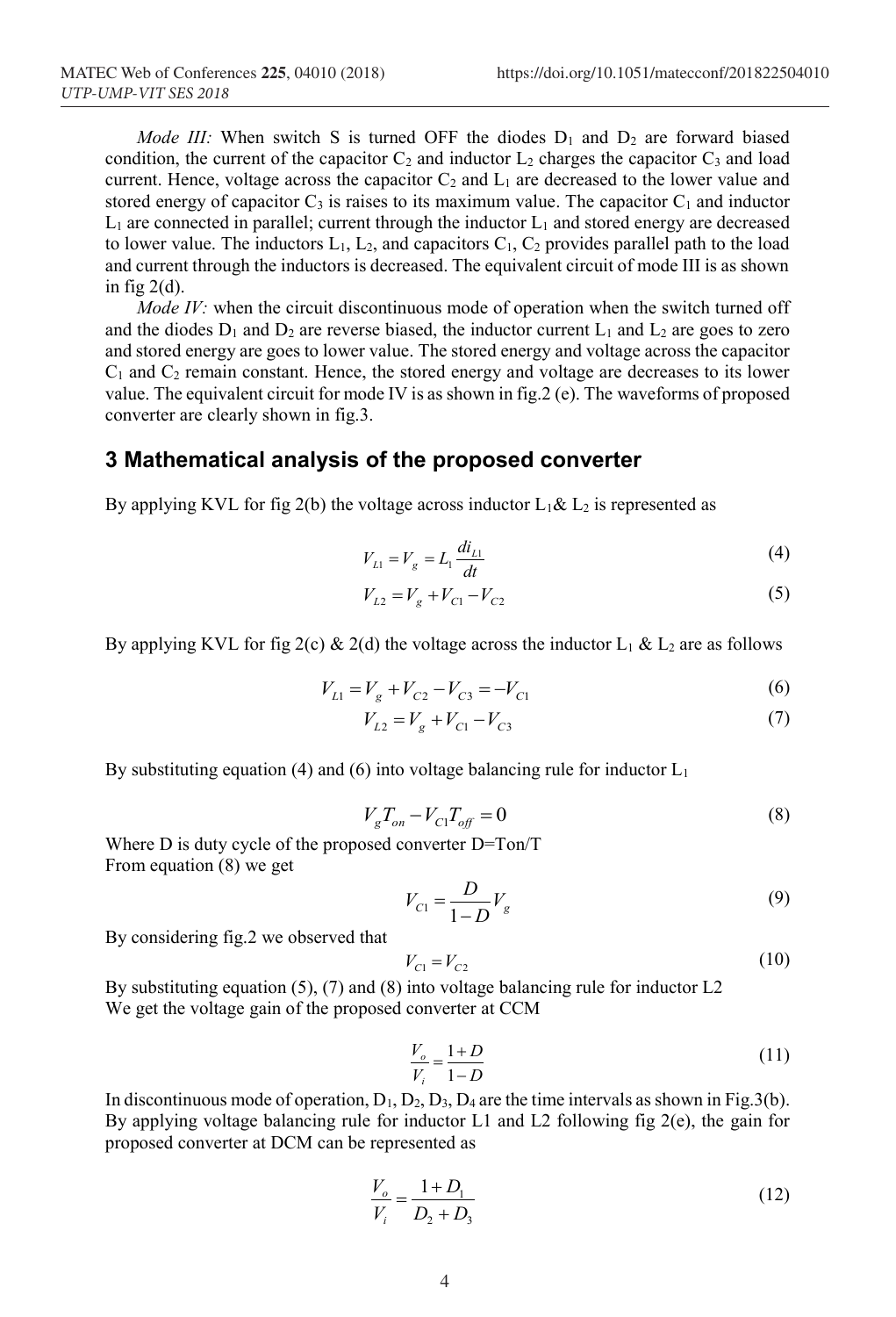From (3) and (11), the gain of the proposed converter is higher compared to conventional quadratic boost converter.

The switch or diode utilization factor is as represented



**Fig. 3.** Voltage and current waveforms of proposed converter at CCM&DCM

## **4 Result analysis of the converters**

The analysis of the converter is carried based upon the result waveforms of the proposed converter operating at CCM. The modified voltage technique based quadratic boost converter parameters for 120W power rating as V<sub>g</sub>=11V, V<sub>o</sub>=42V, L<sub>1</sub>=5mH, L<sub>2</sub>=2mH, C<sub>1</sub>=C<sub>2</sub>=110 $\mu$ F, C3=470 $\mu$ F, R=13.06 $\Omega$ , and switching frequency  $f_s$ =10 kHz. Fig. 4 shows the waveforms of voltage across the switch  $V_s$  and output voltage  $V_o$ . From fig.4 the voltage across the switch is 27V and the output voltage  $V_0$  is 42V. Fig.4 shows the voltage across the diodes  $D_1$  and  $D_2$  respectively, where the stress across the diodes  $D_1 \& D_2$  are 22V the simulation results of proposed converter verified with the validation of the theoretical analysis. Fig.5 clearly shows that the switch stress of proportional converter is better compared to conventional converter.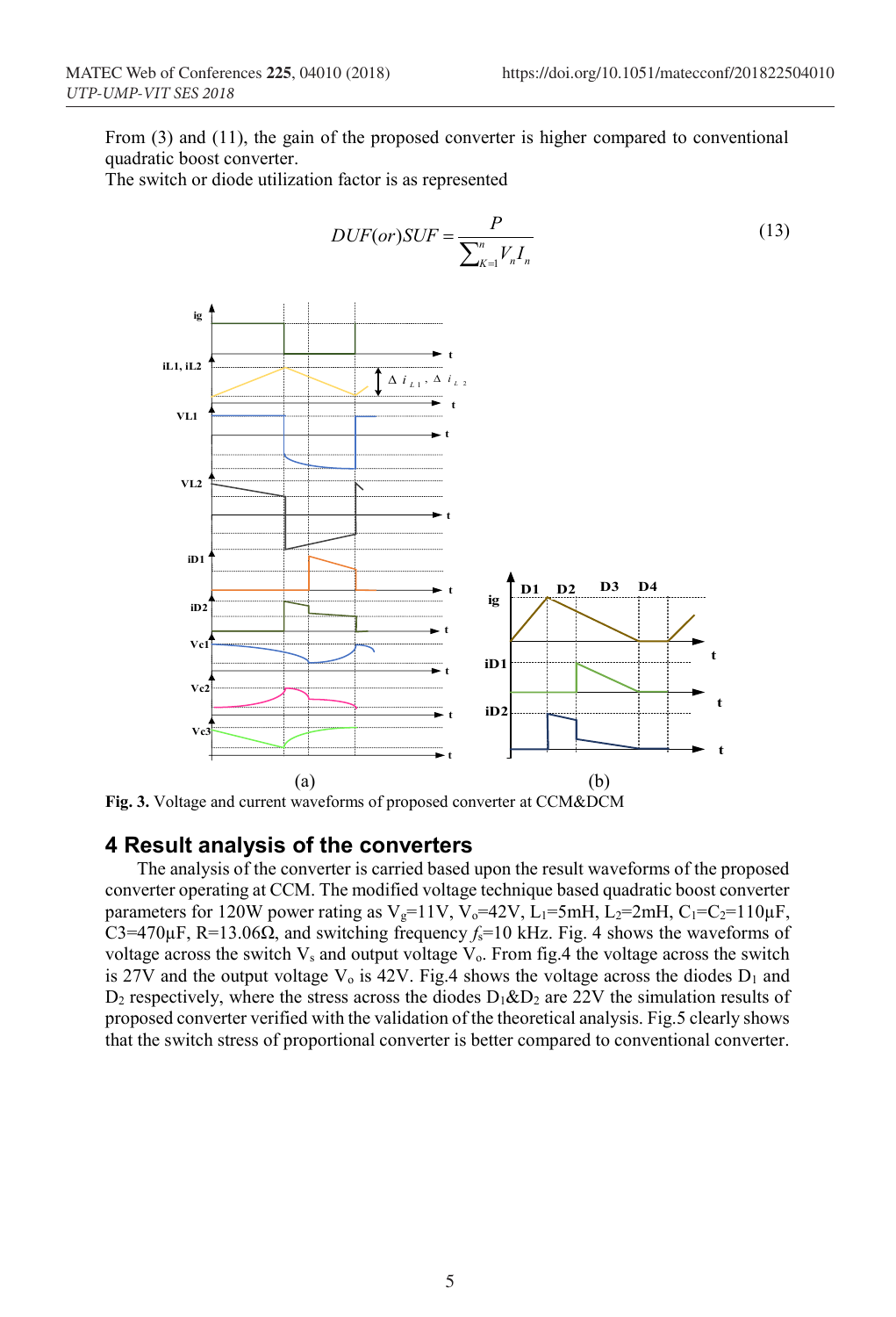

**Fig. 4.** Waveforms of Output Voltage  $(V_0)$ , Switch Voltage  $(V_s)$ , Diode Voltage  $V_{D1}$  &  $V_{D2}$ 

| Type of the<br>Converter                                  | <b>Gain of the</b><br>Converter |
|-----------------------------------------------------------|---------------------------------|
| Quadratic voltage<br>lift boost<br>converter[6]           | $1/(1-D)^2$                     |
| Modified DC-DC<br>converter with<br>voltage lift cell [7] | $2/(1-D)2$                      |
| Re-lift Boost<br>converter[5]                             | $(2-D)^2/(1-D)^2$               |
| Proposed converter                                        | $1+D/(1-D)$                     |

**Table 1.** Comparison b/w converters



**Fig. 5** Switch voltage stress Vs duty-cycle

## **5 Conclusion**

The proposed converter with modified voltage technique based quadratic boost converter is clearly analysed. High gain is achieved by using modified voltage cell operated with single switch. From theoretical and simulation analysis it is observed that a great development in the voltage gain of the converter, suitable for different kind of applications that where high voltage gain is required. From Table.1 there are different converters with high gain operating with single switch. But, these converter gains are limited that the converters can boost the voltage when the duty cycle is  $D \le 0.5$ . The proposed converter can operate  $D \le 0.5$  with high gain and lower voltage stress. By analysing the proposed converter, concluded that can be used with high efficiency for different application.

## **References**

1. C. Yao, X. Ruan, X. Wang, and C. K. Tse, *Isolated buck-boost DC/DC converters suitable for wide input-voltage range*, IEEE Trans. Power Electron, 26, 9, (2011).